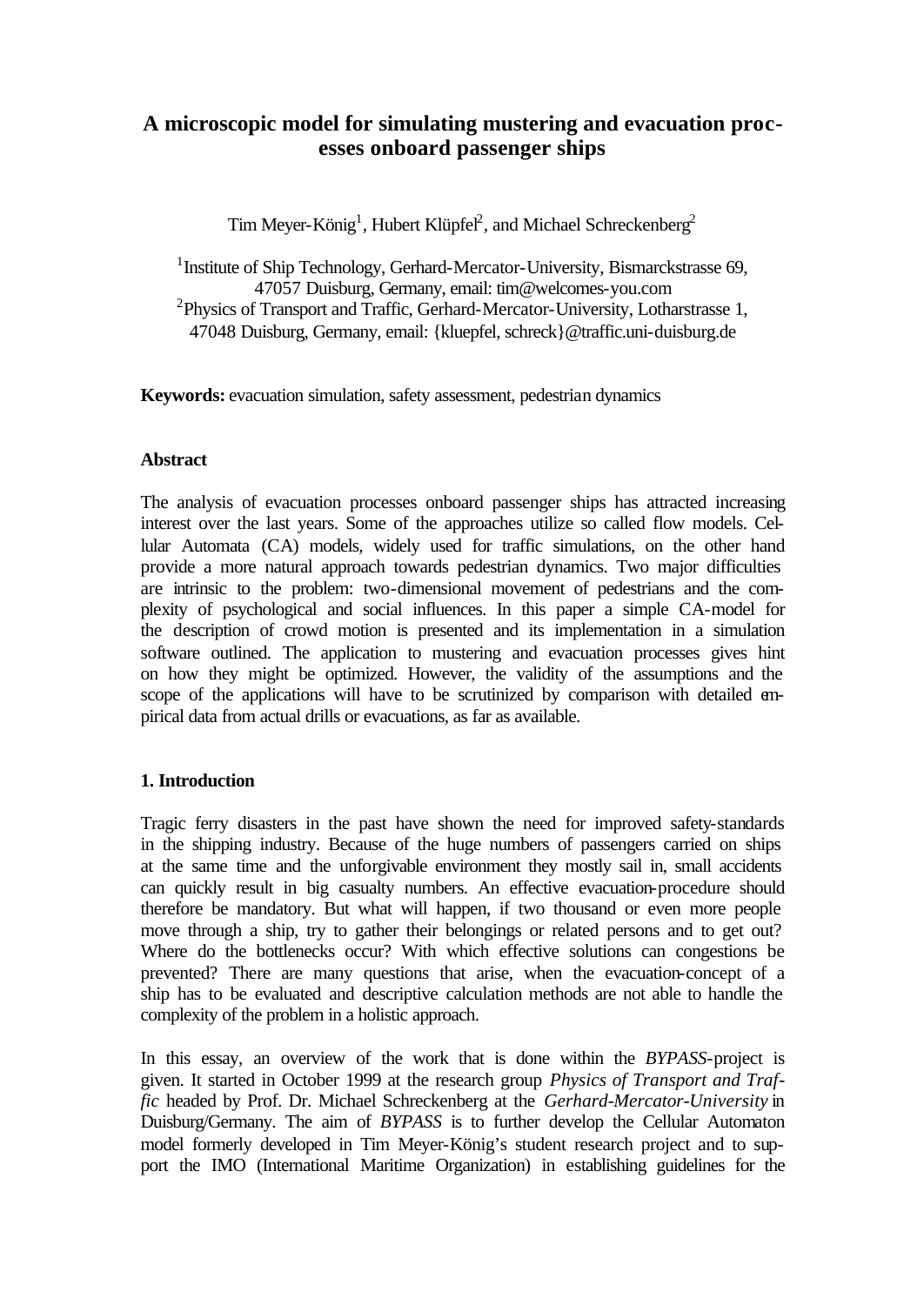use of simulations for the safety-assessment of passenger ships [1]. The longterm goal is to develop a simulation model which allows quick and effective usage in the design-process of passenger ships. Partners are the *German ministry of transport building and housing* (*BMVBW*), the *Germanischer Lloyd* and the shipyards *Meyer-Werft* and *Flensburger Schiffbau Gesellschaft*.

### **2. Different ships require different evacuation procedures**

The variety of passenger vessels seems nearly endless. For classification they are therefore divided into the following three groups: High Speed Passenger Craft (HSC), RoPax- and cruiseships. The exact definition for each type can be found in the appropriate IMO regulations [2].



Figure 1: Pictures of a typical HSC, a RoPax-Ferry and a cruiseliner (pictures: author, Jos. L. Meyer shipyard).

Depending on the group that a ship belongs to, the type of the evacuation procedure varies. Because the general layout of a HSC is fairly simple and the passengers are seated in rows (just like in an airplane), it is unlikely that they will be spread all over the vessel in an emergency situation. The evacuation strategy is therefore very straightforward: After the liferafts have been deployed, the passengers will take their lifevests from beneath their seats and leave the ship via the slides.

The procedure is totally different with big RoPax- and cruiseships, because people can have cabins and are able to linger on many public places all over the ship. In case of an evacuation, they have to retrieve their vests in the cabins or at central distribution points, gather at muster stations and walk on to the embarkation stations were they finally leave the ship. Everybody can imagine what will happen on a cruiseliner where one half of the passengers is seated in the restaurant while the other half sits in the theatre and the evacuation signal is given. Unfortunately imagination is not sufficient for prediction of the possible result.

#### **3. Model assumptions**

The goal was to develop a model that is capable of simulating the various evacuation procedures that can occur in buildings and onboard ships, aircraft, or other kinds of public transportation systems. The basic idea was to simulate the behaviour and movement of every single person involved, which is called a microscopic approach. To increase simulation speeds, a Cellular Automaton (CA) model was chosen with a minimum set of parameters per person to characterise her behaviour:

- the maximum walking speed,
- the patience before she chooses an alternative goal, if her way is blocked by congestions,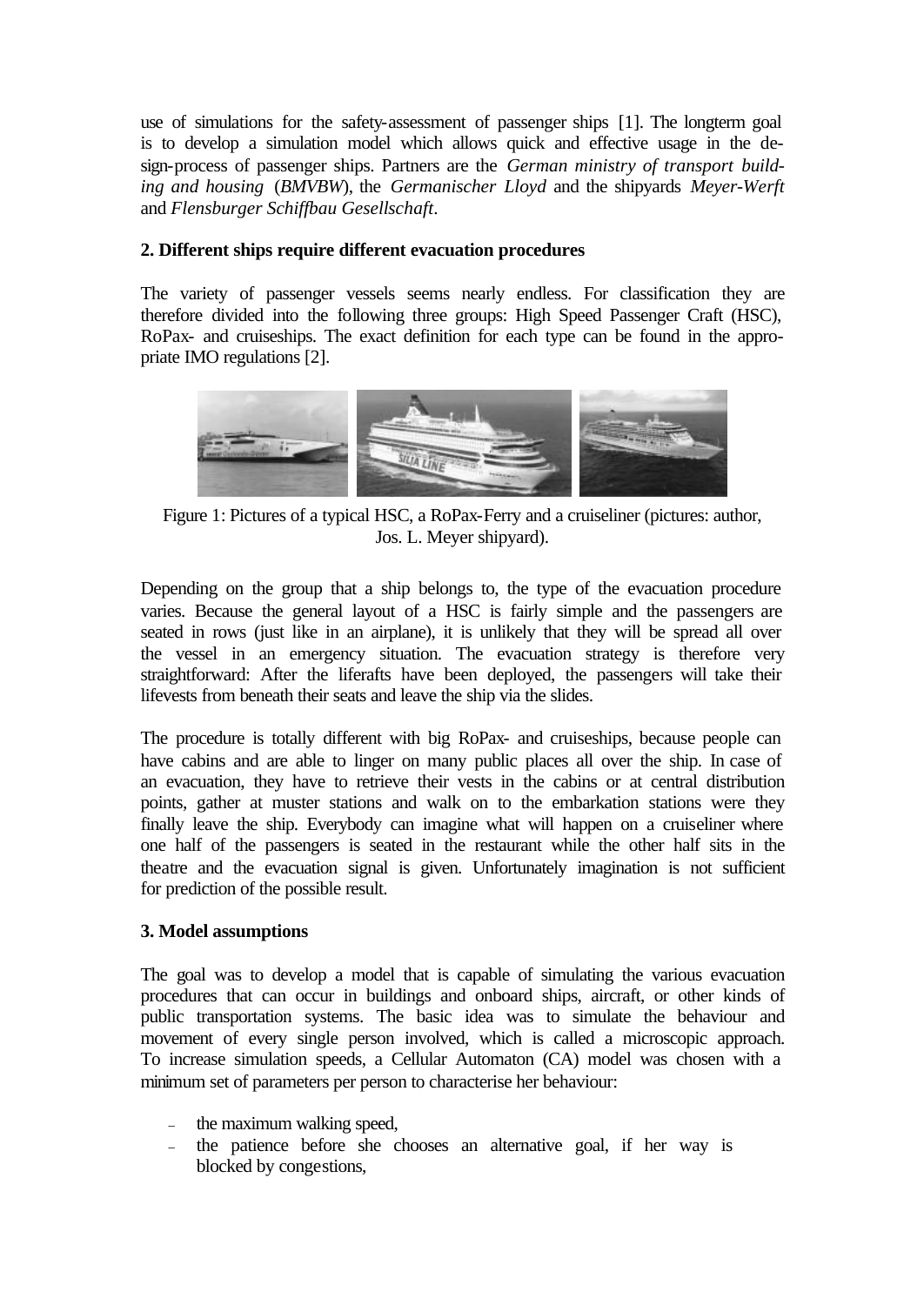- a factor that characterizes the visual perception of her environment,
- the delay time, during which she will wait before starting to evacuate,
- a dawdle probability with which she will stop for one timestep, to simulate breaks for regeneration or orientation, and
- a factor that characterises the inertia of the persons movement.

The reduction of the parameters to this list is possible, because these are the factors that finally characterize the movement from a physical point of view. Attributes like age, gender and stamina eventually take effect on, e.g., the walking speed. As a result of these simplifications, the simulations can be done on standard computers with very high calculation speeds (about 10.000 persons in real-time on a 500 MHz PC with 128 MB RAM). It is therefore possible to predict evacuations in a very short time which will allow online-simulations for big crowds in near future. By varying the parameters, the simulation can be adapted to any demographic values.

The floorplan of the structure to be assessed is transformed into a grid of quadratic cells with an edge-length of 0.4 meters. One person thereby occupies one cell. This derives from the maximum density in crowds, when the movement reaches a stop [3].



Figure 2: Example for the discretization of the floorplan.

Each cell contains different pieces of information, depending on the way it influences the person standing on it. If it is not accessible, it represents an obstacle like a wall or furniture. Others influence the speed of the persons walking over them, so stairs and doors can be considered. To change the decks (e.g., at stairs), cells are implemented, that cause the person standing on them, to jump to the next upper or lower level. In this manner, the floorplan of complex structures can be modelled in a very simple way.

The discretization and the cellsize often lead to discussions. The main argument against the usage of cells is the exclusion to take small variations in the width of e.g., corridors (or doors) into account. On the other hand, a person has a discrete size, so it seems very unlikely, that the functional relation between corridor-width and flow is linear. When this article was written, members of the *BYPASS*-Project started doing research on this fundamental topic. In a doorway, the flow is measured, while the door-width will be varied in steps of ten centimetres. Tests are also planned for corridors and stairs.

Depending on her maximum walking speed and the surrounding obstacles, a person will move from one cell to the next adjacent (via the corners or the edges). She thereby tries to avoid others and to maintain her maximum walking speed. Because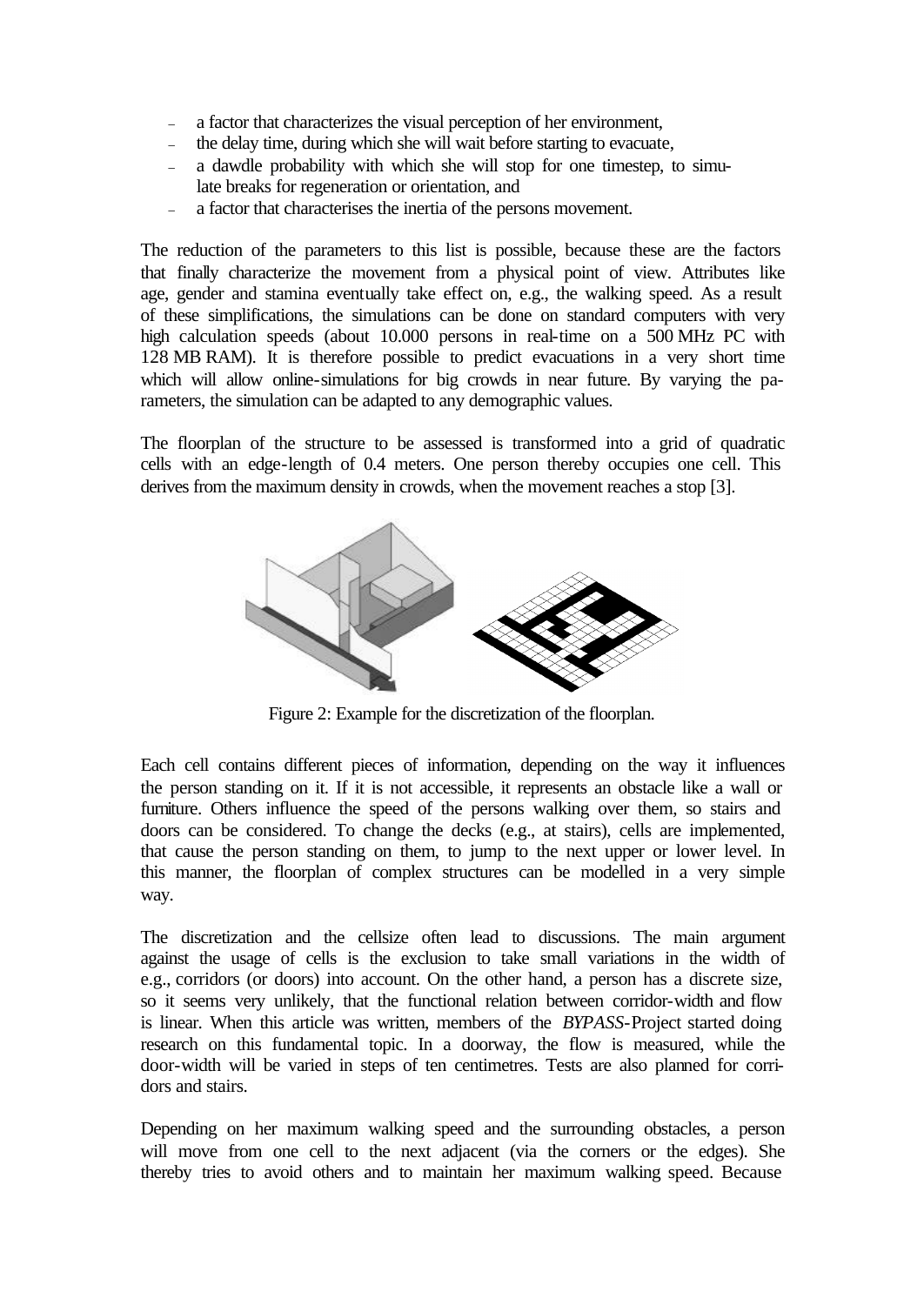the persons can move through more than one cell per time-step (one second), a parallel update was rejected, and an improved random-sequential-update was chosen. Hereby, the simplicity of a sequential-update was maintained, while the dynamics of the pedestrians is similar to a parallel update for speeds of more than one cell per timestep. Jamwaves can therefore clearly bee seen in corridors with periodic boundary conditions. The basic procedure is shown in Figure 3:



Figure 3: The basic update-algorithm.

### **4. Orientation**

The problem concerning the orientation of a person is the global route-choice. It is easily taken into account, that a person evades obstacles and other pedestrians, but the way she chooses where to go and how to get there is the decisive problem. In a first step, the information of which way a person had to walk to reach the exit was implemented by so to speak arrows in the cells that pointed into the direction a person had to walk. In the currently developed new approach, the route-information is given by a potential. This means, that only the goal-cells have to be marked. The potential then automatically spreads from one accessible cell to the following and by this throughout the whole structure. By a smoothening algorithm it adapts to the architectural circumstances, so persons following it will not stick to one side of a corridor, just because they want to bend off at the end of it (Figure 4). Next to these route-potentials, wallpotentials can be added, which influence the way, people react on walls. They can either "push" people away or "pull" them towards obstacles. The last would be the case in e.g. bad visibility, when people tend to walk along walls and do not step into wide spaces.



Figure 4: Iso-potential-lines in a hooked corridor, spreading from the bottom-left (left) and a resulting possible path (right).

Because the evacuation-route of a person in a RoPax- or cruiseship can contain many different waypoints (e.g. cabins, musterstations, lifeboats), three different kinds of potentials where developed. The only difference between them lies in the behaviour of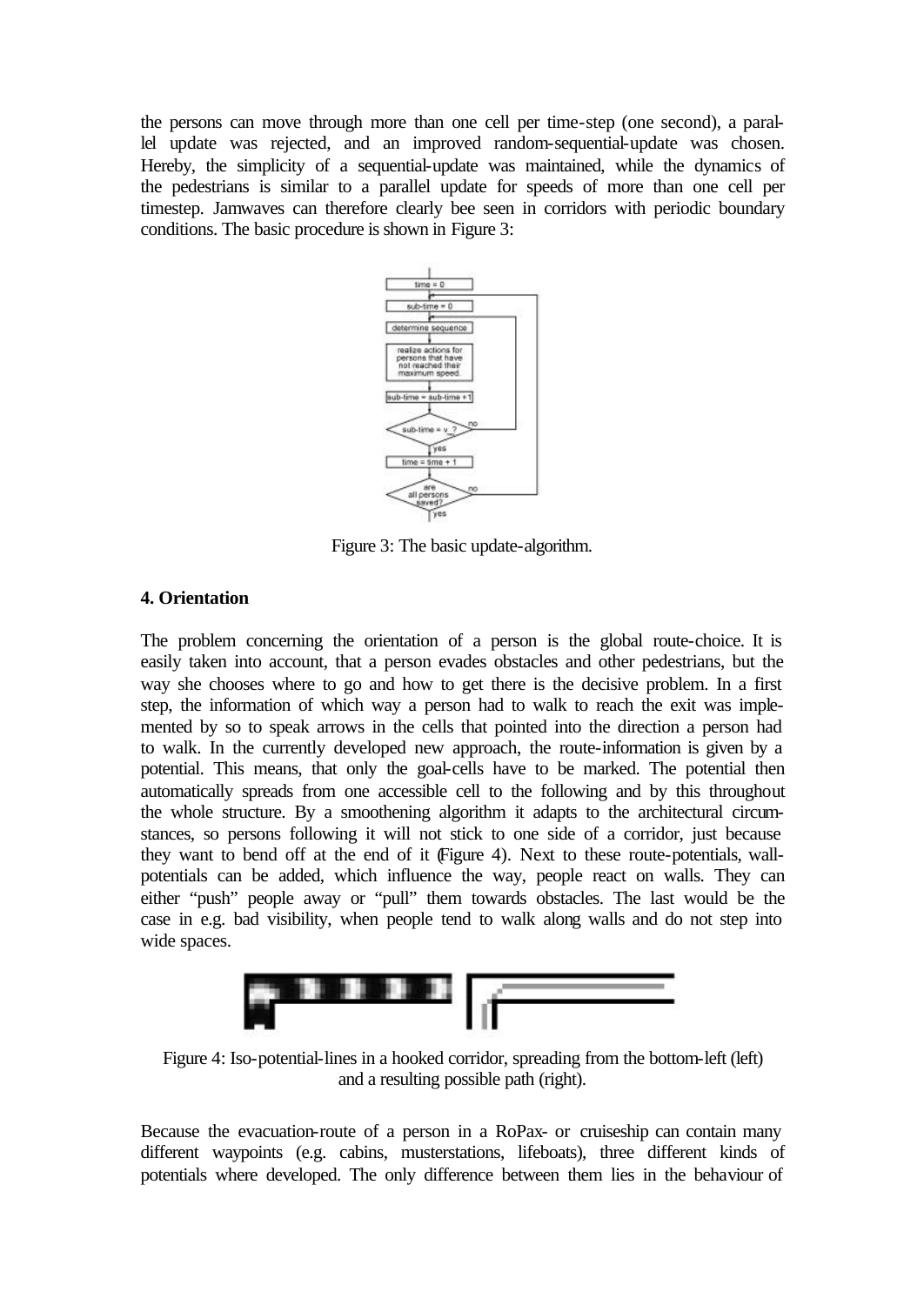the person who reaches the source-cells. Every potential has its own list of possible following goals, out of which a person reaching it can choose.

Cabin-potentials are used for marking corridors. A person reaching these kind of cells will stay on them for a given individual time, before choosing a new goal out of the list. This resembles the behaviour of passengers reaching their cabins and getting their lifevest. On the other hand, cabin-potentials can be used as simple waypoints, when the duration of stay is set to zero, so evacuation-routes can be marked by them.

Reaching a mustering potential, the behaviour of a person will change into a randomwalker. This resembles passengers, who are gathering on the assemblystation. However to allow the following people to step onto the musterstation, she does not just stop walking, but randomly moves on, staying on the appropriate cells. After a given blocking-time has passed, the people on the musterstation-cells are forwarded to the following goals (mostly the exits), while the new arrivals have to start waiting. This process is repeated in given interval-times, after the first blocking-time has passed. The result of this behaviour is equal to the mustering process: As long as the lifeboats are being prepared, the passengers will be assembled and afterwards led on towards the embarkation stations.

The procedure of embarking into the lifeboats is simulated by the rescue-potentials. They are blocked for a given time (preparing the lifeboats) and after that, the people reaching them have to wait for a certain egress-time before they get rescued. In this egress-time, the delay for entering a lifeboat or sliding on a marine evacuation system (MES) are taken into account. Throughout the simulation, the people which have been rescued per exit are counted and if the maximum capacity is reached, the belonging potential is switched of. Through this, the remaining passengers have to be directed towards the other exits.

By dividing passengers into groups (e.g., having cabins on the same corridor) and using various of the mentioned potentials to mark their possible goals, various route choices become possible, and thereby the situation of a big RoPax- or cruiseship getting evacuated can be matched (Figure 5).



Figure 5: The possible actions of one arbitrary passenger.

# **5. Characteristics of the model**

Decisive for the character and closeness to reality of a model for simulating pedestrians are the flow-density-relations it provides. Once again, a simple method was intended, for simulating the growth of needed space of a person moving at higher speeds. The simulations where performed in a corridor (200x20 cells) with different densities of people walking in the same direction and periodic boundary conditions. Three cases where investigated: a person occupies all the cells she passes in one timestep, half the cells and finally only the cell she currently stands on. In the last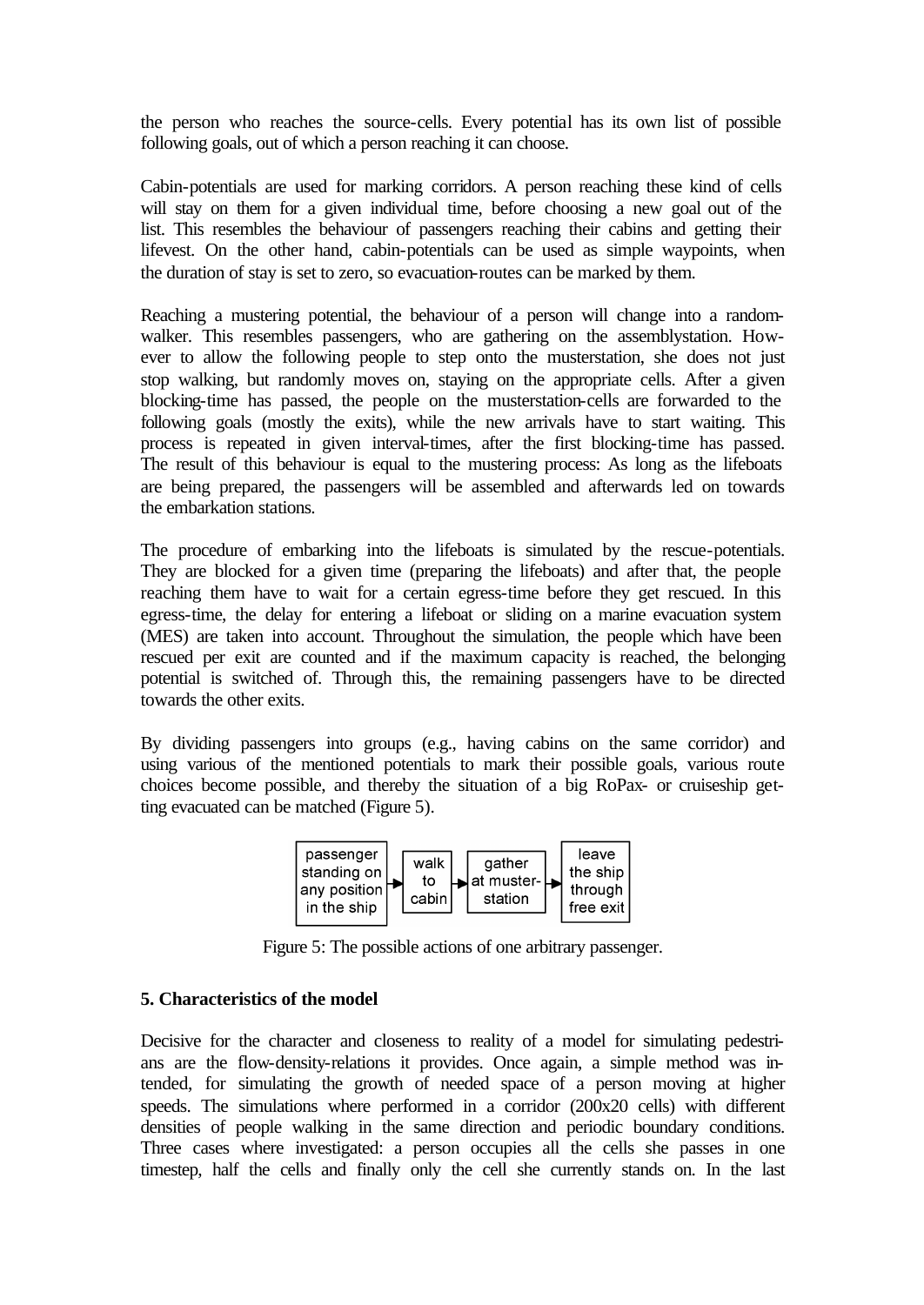case, the occurring jam-waves where most remarkable, moving against the flow and growing more and more stable with the density growing (Figure 6).



Figure 6: Corridor with periodic boundary conditions and a density of 4,4 P/m². People are moving from the left to the right and occupying only one cell. Jam-waves are clearly visible (dark areas).

The resulting flow-density-relations were compared with empirical data (taken from[4]) and it showed, that the results met reality very well, if one person occupied all the cells she passed in one timestep (Figure 7).



Figure 7: Flow-density-relations of the model.

In a next step, the effect of counterflow was investigated to see the effect of small numbers of people (one to ten) moving against the main stream. This will happen, when crewmembers have to move against the evacuating passengers. Because the influence of this effect is bigger in narrow spaces, the width of the corridor was set to five cells. In small densities, the disturbance by the person moving against the stream became clearly visible (Figure 8).



Figure 8: The effect of counterflow in a narrow corridor.

The effect on the flow-density-relation was also very obvious (Figure 9). At low or very high densities, the counterflow had no remarkable influence on the flow. In the middle section however, this changed dramatically. The occurring fluctuations thereby emerged from deadlock-like situations. Although all persons where distributed randomly at the start of each run, the counterflowing individuals sometimes gathered and thereby jammed the corridor. By implementing a method for lane formation, this problem could be solved.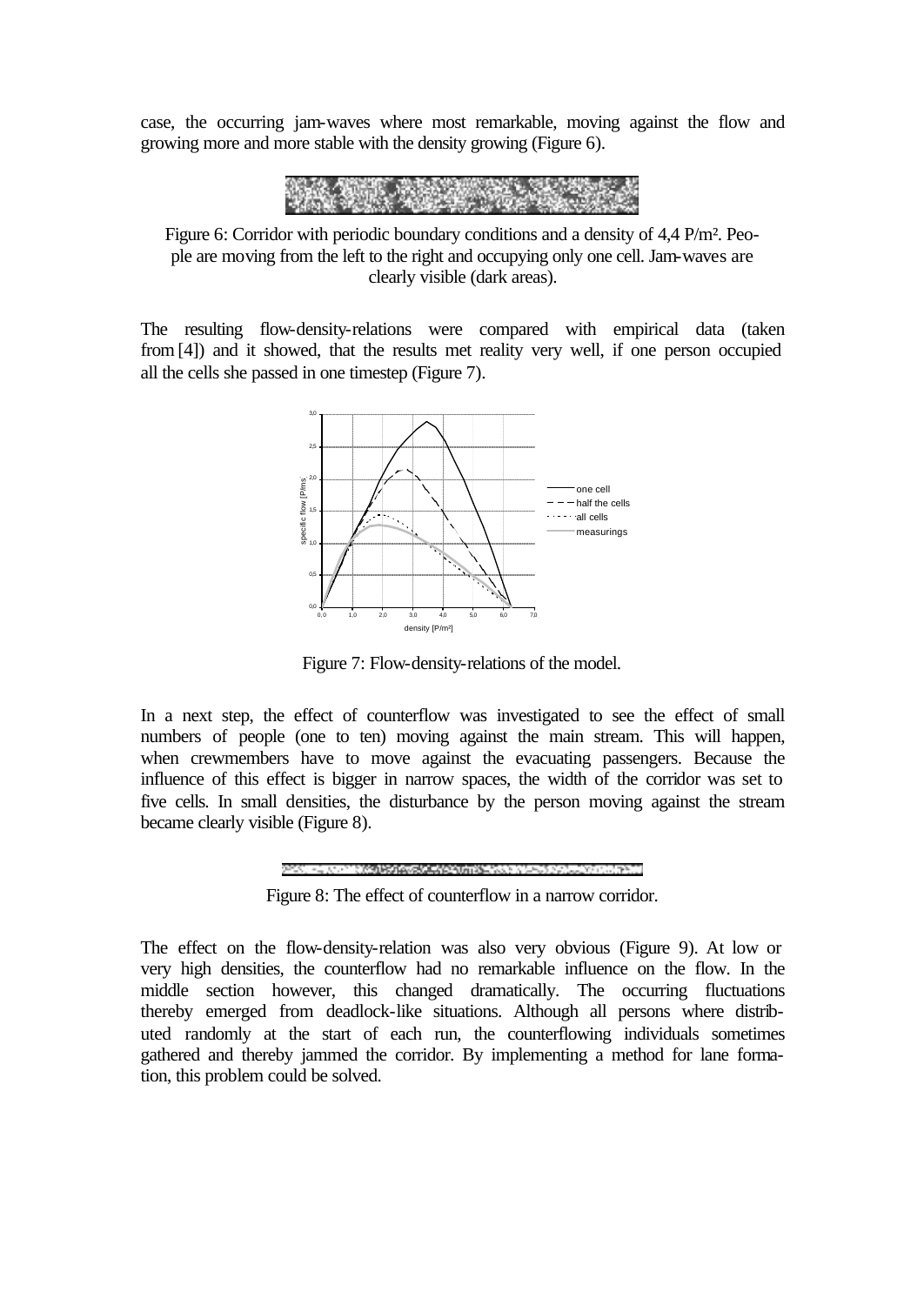

Figure 9: The effect of counterflow on the flow-density-relation.

### **6. Comparison with exercises**

In order to verify the simulation-model, the results are compared with practical tests. There have been many evacuation trials with high speed passenger craft which are met very well by the simulation results. Because the period that the exits are blocked while the liferafts are launched has the major impact on the evacuation time (Figure 10), these results give only little information about the motion properties. It was therefore necessary, to perform a well documented evacuation trial with the main focus on the flow-density-relations.



Figure 10: Queues in front of the exits during a high speed craft evacuation.

In cooperation with *UCI*-cinemas, an evacuation trial in a movie theatre was done. One hundred students participated, wearing hats with numbers for individual identification. The fact that only students participated, could easily be taken into account in the simulation by adjusting the parameters.

At the beginning, the starting position of each student was registered. At the exits, digital cameras were placed. Through these the exact evacuation time and route of each student could be evaluated. During the show, the evacuation was announced in the standard way by the theatre personnel. The students were free to choose their route and evacuated in a settled, but speedy way. Because of a closed fire door in the entrance hallway, only the evacuation exits were used.

The measured evacuation time was 66 seconds. In the simulation, one hundred evacuations were done to retrieve a fair statistic result. A mean evacuation time of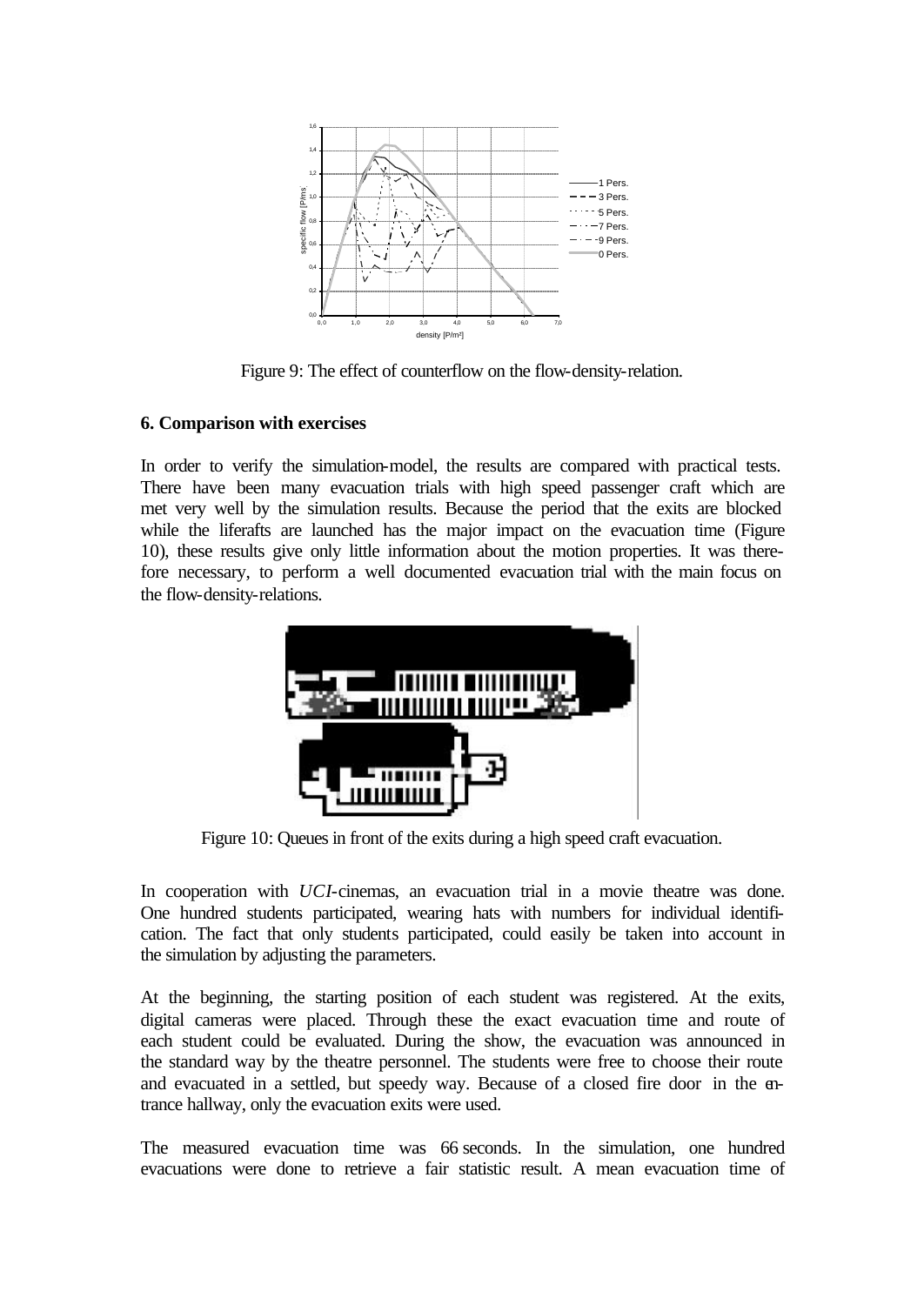68 seconds was determined with a standard deviation of 2.5 seconds. Detailed results and evaluation will be made available [5].



Figure 11: Comparison of reality and simulation in an evacuation exercise.

### **7. Conclusion**

It has shown, that it is possible, to simulate complex scenarios and behaviour with elementary models. As a result of these simplifications, calculation-speeds are very high and allow the investigation of very big moving crowds in a short time. For the use of such models in the design-process the conversion of technical drawings into the simulation software is crucial. The orientation by automatic spreading potentials already improves conversion-speeds. Next to this, a CAD-import is developed, which allows quick transformation of *dxf*-files into the internal file format.

Further verifications have to be done with the model, by comparing it with practical trials. An evacuation of a cruiseship together with the strategic partners is planned as part of the BYPASS-Project in near future. Next to this, fundamental research will be done to gather more detailed information about crowd-movement and behaviour.

#### **8. References**

- [1] International Maritime Organization , *FP44/19, Report to the Maritime Safety Committee*, Sub-Committee on Fire Protection.
- [2] International Maritime Organization, *SOLAS (Safety of Life at Sea)*, Bath Press (UK).
- [3] Dirk Helbing, *Verkehrsdynamik, Neue physikalische Modellierungskonzepte*, Springer Verlag, 1996.
- [4] Ulrich Weidmann, *Transporttechnik der Fußgänger, Transporttechnische Eigenschaften des Fußgängerverkehrs Literaturauswertung*, Schriftenreihe des IVT Nr. 90, January 1992, ETH Zürich.
- [5] Hubert Klüpfel, Tim Meyer-König, Michael Schreckenberg, *Empirical Date on an Evacuation Exercise in a Movie Theatre*, submitted to the *Fire Safety Journal*.

# **9. Authors Biography**

**Tim Meyer-König** was born 1974 in Ris Orangis/France. He grew up in the Netherlands in the region of The Hague and after finishing school moved to Duis-